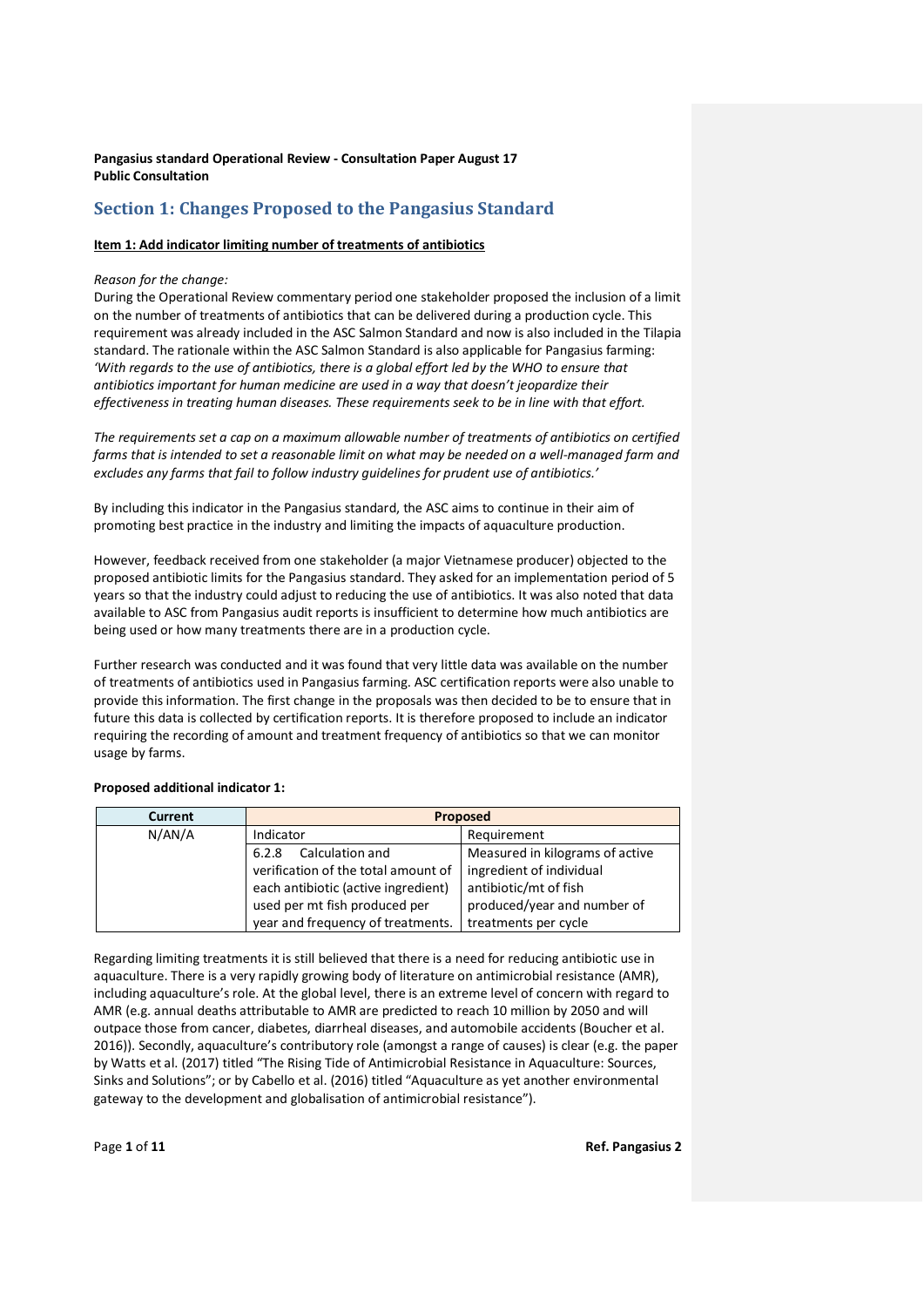Having said this, it is not acceptable for antibiotics to be withheld from animals if it impacts their health and welfare. If the ASC imposes limits of antibiotic use it should be accompanied by protection for fish.

For example, Watts et al. (2017) state: "By their nature, aquaculture systems contain high numbers of diverse bacteria, which exist in combination with the current and past use of antibiotics, probiotics, prebiotics, and other treatment regimens—singularly or in combination. These systems have been designated as "genetic hotspots" for gene transfer."

It's important to note that this gene-transfer includes genes for resistance that can pass between different types of bacteria, trigger resistance to different types of antibiotic, and move from aquatic to terrestrial environments. The FloR gene (Florfenicol Resistance gene) is an example relating to a commonly used aquaculture antibiotic. Florfenicol is not used in humans, but is listed as "highly important to human medicine" by the WHO because of these mobile resistance genes. Done et al. (2015) showed resistant bacteria isolated from both aquaculture and agriculture share the same resistance mechanisms, indicating that aquaculture is contributing to the same resistance issues established by terrestrial agriculture.

Pham et al. (2015) reported over 70% of freshwater farms in Vietnam (several farmed species) used antibiotics and the use is probably higher in reality. Of the 23 different types of antibiotic reported, 12 were "critically important to human medicine (according to the WHO) and almost all the rest were "highly important". Most of these are also highly and critically important to veterinary medicine (OIE), and their overuse risks the same loss of efficacy in aquaculture.

The ASC has consulted with fish vets about antibiotic use in Pangasius production; whether a maximum of three antibiotic treatments per production cycle for Pangasius is currently achievable and by what proportion of farms, and its auditability. In addition there are two publications relating to these issues, see references for more information.

The response from the vets was that there does not seem to be accurate information available on the number of antibiotic treatments per cycle and a limit would be difficult to verify. This is due to the common availability (bought without a prescription) of antibiotics and ability to hide their use. If farms are likely to be exceeding three treatments per cycle and if we're unlikely to find it happening during an audit, it does not seem appropriate to go ahead with the approach of simply setting a limit. But there is some insight into how and when treatments are used which could help us with setting effective standards and methodology for applying them.

Regarding auditing methodology, it would be necessary to physically test for the presence of antibiotics. For example the dairy industry now has a variety of rapid test kits for contaminants in milk, including antibiotics. Several are applicable in the field, and at least one is currently available in the form of a test strip. In general, there is a rapidly developing range of test kits for food that could be applied to testing feed, fish, equipment, water or pond sediment. Such kits include:

[https://www.charm.com/products/antibiotics/rosastriplinks?types\[0\]=1](https://mail.asc-aqua.org/owa/redir.aspx?C=87c3450e6403445fba13dd402a7e79a0&URL=https%3a%2f%2fwww.charm.com%2fproducts%2fantibiotics%2frosastriplinks%3ftypes%255b0%255d%3d1)

[https://www.dsm.com/markets/foodandbeverages/en\\_US/products/tests/delvotest.html](https://mail.asc-aqua.org/owa/redir.aspx?C=87c3450e6403445fba13dd402a7e79a0&URL=https%3a%2f%2fwww.dsm.com%2fmarkets%2ffoodandbeverages%2fen_US%2fproducts%2ftests%2fdelvotest.html)

[http://www.biooscientific.com/Antibiotic-Residues-Test-Kits](https://mail.asc-aqua.org/owa/redir.aspx?C=87c3450e6403445fba13dd402a7e79a0&URL=http%3a%2f%2fwww.biooscientific.com%2fAntibiotic-Residues-Test-Kits)

**Proposed additional indicator 2 (with 2 options):** 

**Comment [U1]:** How to avoid the animal health and welfare issues associated to antibiotic usage?

Page **2** of **11 Ref. Pangasius 2**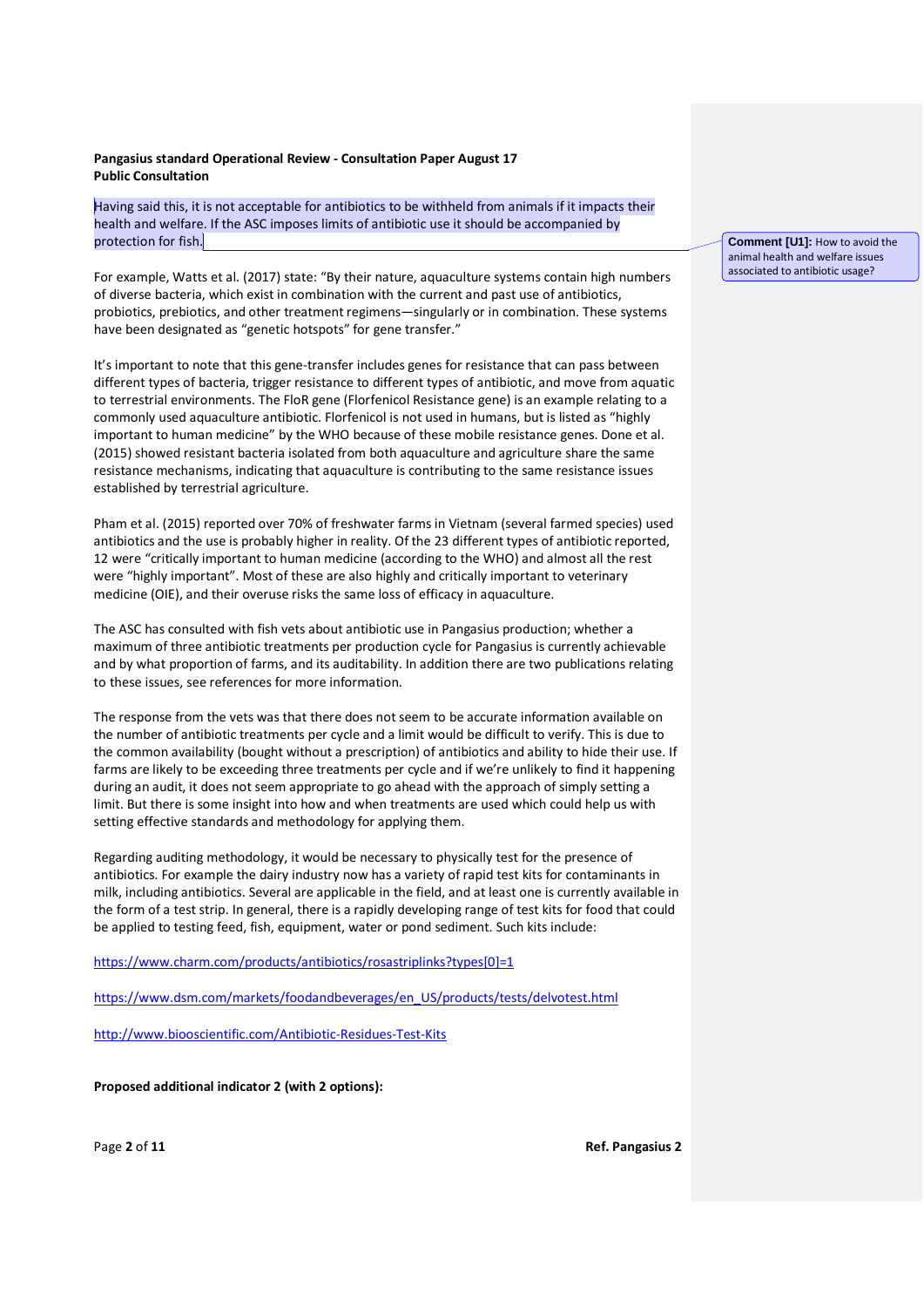*(Both options include the development of auditing guidance / methodology that will ensure the standards are effective)*

*Option 1: Setting a limit on antibiotic use but giving a period of 2 years before it becomes applicable*

This proposal is to give a lead-in time of 2 years before the limit became applicable and in the meantime to gather data on antibiotic use from certified farms. This would state that the ASC wants a limit, that we recognise there are some uncertainties, and that we are still researching the use of antibiotics.

| Current | Proposed                                                                            |                           |
|---------|-------------------------------------------------------------------------------------|---------------------------|
| N/A     | Indicator                                                                           | Requirement               |
|         | 6.2.9 Number of treatments <sup>58</sup> of antibiotics                             | $\leq$ 3, after two years |
|         | over the most recent production cycle                                               | from standard             |
|         |                                                                                     | revision publication      |
|         | <sup>58</sup> A treatment is a single course medication given to address a specific |                           |
|         | disease issue and that may last a number of days                                    |                           |

#### *Option 2: Setting an immediate limit of number of treatments*

This proposal will require farms to meet the limit immediately after the new version of the standard becomes applicable. It is expected that this option would need to include chemical testing validation.

| Current | <b>Proposed</b>                                                            |             |
|---------|----------------------------------------------------------------------------|-------------|
| N/A     | Indicator                                                                  | Requirement |
|         | 6.2.9 Number of treatments <sup>58</sup> of antibiotics over the           | $\leq$ 3    |
|         | most recent production cycle                                               |             |
|         | <sup>58</sup> A treatment is a single course medication given to address a |             |
|         | specific disease issue and that may last a number of days                  |             |

#### **References**

1) Occurrence and Dissipation of the Antibiotics Sulfamethoxazole, Sulfadiazine, Trimethoprim, and Enrofloxacin in the Mekong Delta, Vietnam

2) An evaluation of fish health-management practices and occupational health hazards associated with Pangasius catfish (Pangasianodon hypophthalmus) aquaculture in the Mekong Delta, Vietnam

3) Boucher et al. 2016. *The United Nations and the Urgent Need for Coordinated Global Action in the Fight Against Antimicrobial Resistance*. Ann Intern Med.doi:10.7326/M16-2079

4) Cabello et al. 2016. *Aquaculture as yet another environmental gateway to the development and globalisation of antimicrobial resistance*. Lancet Infect Dis 2016. doi./10.1016/S1473-3099(16)00100- 6

5) Done et al. 2015. *Does the Recent Growth of Aquaculture Create Antibiotic Resistance Threats Different from those Associated with Land Animal Production in Agriculture?* The AAPS Journal, Vol. 17, No. 3, May 2015

**Comment [U2]:** How should the auditing method for antibiotics be?

**Comment [U3]:** What should the limit on antibiotic treatments be over the Pangasius production cycle?

Page **3** of **11 Ref. Pangasius 2**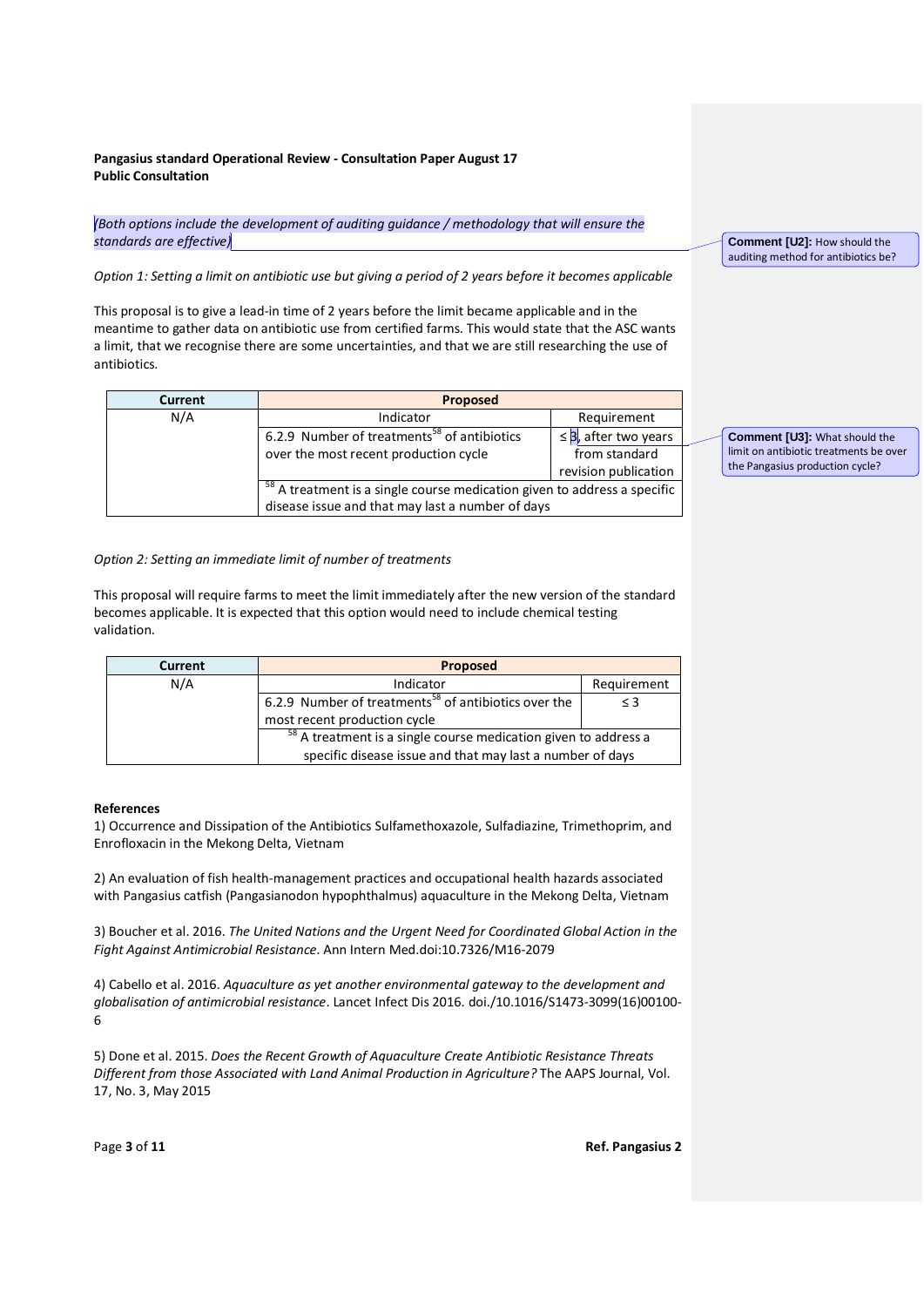6) Pham et al. 2015. *Monitoring Antibiotic Use and Residue in Freshwater Aquaculture for Domestic Use in Vietna***m**. EcoHealth. DOI: 10.1007/s10393-014-1006-z

7) Watts et al. 2017. *The Rising Tide of Antimicrobial Resistance in Aquaculture: Sources, Sinks and Solutions.* Mar. Drugs 2017, 15, 158; doi:10.3390/md15060158

### **Item 2: Update 'What the ASC does' section**

### *Reason for the change:*

Changed to match the updated text on the ASC website. Updated after internal consultation.

| <b>Current</b>                                 | <b>Proposed</b>                                |
|------------------------------------------------|------------------------------------------------|
| Working with partners, the ASC runs a          | The ASC programme promotes the best            |
| programme to transform the world's             | environmental and social aquaculture           |
| aquaculture markets by promoting the best      | performance to minimise or eliminate the       |
| environmental and social aquaculture           | damaging environmental and social footprint    |
| performance. The ASC seeks to increase the     | of aquaculture. Through its consumer label the |
| availability of aquaculture products certified | ASC promotes certified responsibly farmed      |
| as sustainable and responsibly produced. The   | products in the marketplace.                   |
| ASC's credible consumer label provides third   |                                                |
| party assurance of conformity with production  |                                                |
| and chain of custody standards and makes it    |                                                |
| easy for everyone to choose ASC certified      |                                                |
| products.                                      |                                                |

### **Item 3: Update 'What the ASC will achieve' section**

### *Reason for the change:*

Changed to match the updated text on the ASC website. Updated after internal consultation.

| Current                                            | <b>Proposed</b>                                |
|----------------------------------------------------|------------------------------------------------|
| The ASC is transforming aquaculture practices      | The ASC programme aims to transform the        |
| globally through:                                  | global aquaculture market by promoting the     |
|                                                    | best environmental and social performance:     |
| Standards developed<br>Credibility:                |                                                |
| according to ISEAL guidelines, multi-              | Credible                                       |
| stakeholder, open and transparent, science-        | ASC standards are developed and                |
| based performance metrics.                         | implemented according to ISEAL guidelines      |
| <b>Effectiveness:</b> Minimising the environmental | being therefore multi-stakeholder,             |
| and social footprint of commercial                 | transparent, incorporating science-based       |
| aquaculture by addressing key impacts.             | performance metrics.                           |
| <b>Added value:</b> Connecting the farm to the     | <b>Meaningful</b>                              |
| marketplace by promoting responsible               | By including science-based performance         |
| practices through a consumer label.                | metrics, the requirements in the standards are |
|                                                    | realistic, measurable and auditable.           |
|                                                    | <b>Effective</b>                               |
|                                                    | A globally recognised, market-oriented         |
|                                                    | programme that aims to promote meaningful      |
|                                                    | improvements in aquaculture production in a    |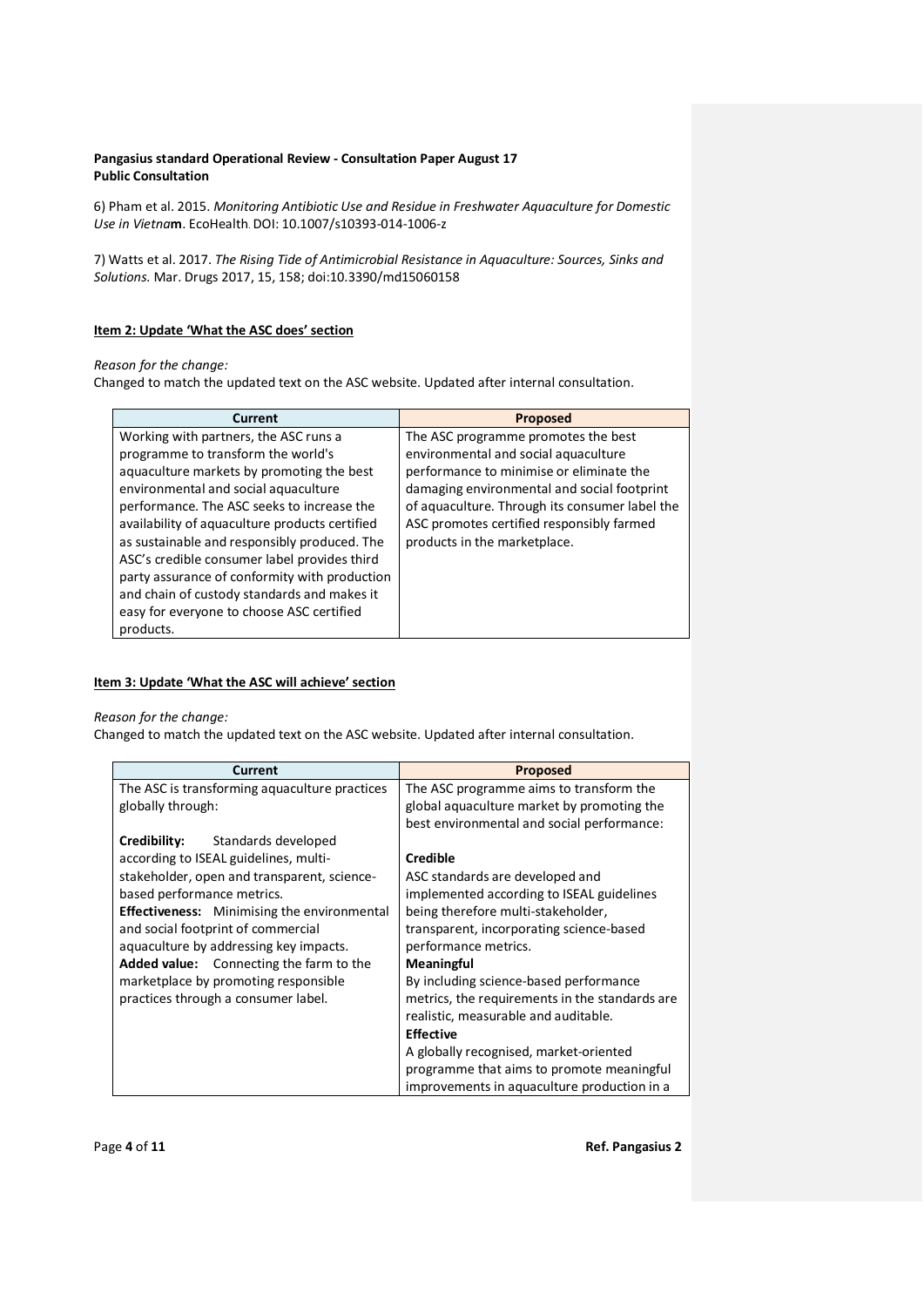| credible and cost efficient way that adds real<br>value to producers and buyers of certified |
|----------------------------------------------------------------------------------------------|
| products.                                                                                    |

#### **Item 4: Change 'criteria' to 'criterion' in section headings**

*Reason for the change:*

Corrected throughout document as incorrect word used.

### **Item 5: Change 'ecolabel' to 'eco-label'**

*Reason for the change:*

Corrected throughout document as incorrect word used.

### **Item 6: Update external references**

### *Reason for the change:*

Below link updated. Email addresses to be confirmed to ensure accurate.

| Current              | <b>Proposed</b>  |
|----------------------|------------------|
| www.ascworldwide.org | www.asc-agua.org |

### **Item 7: Indicators: Rationale for 2.1.1**

### *Reason for the change:*

Based on stakeholder feedback and review by the ASC TAG, reviewed phrasing to ensure that they reflect that Pangasius is not only farmed in Vietnam.

## **Proposed change for Rationale for 2.1.1 (p.16):**

Clarification is provided in the standard that in countries that operate without a zoning system or requirement to approve an "aquaculture development area".

| Current | Proposed                                                                                                           |
|---------|--------------------------------------------------------------------------------------------------------------------|
| N/A     | Rationale: the unit of certification cannot be located in an area<br>where aquaculture is specifically prohibited. |

### **Item 8: Indicator: 2.2.3 and 2.2.4**

*Reason for the change:*

Consider revising language, based on stakeholder feedback:

*"Comment on indicator of no negative impact and no discharging of earth, difficulty in providing evidence for an absence of something.."*

The indicators have been clarified and reference to evidence of no impact removed from the standard document. The audit manual is to be used to explain the evidence expected to demonstrate compliance with these indicators.

## **Item 9: Improve consistency of feed requirements and remove ambiguity: 5.1.5 and 5.1.6.**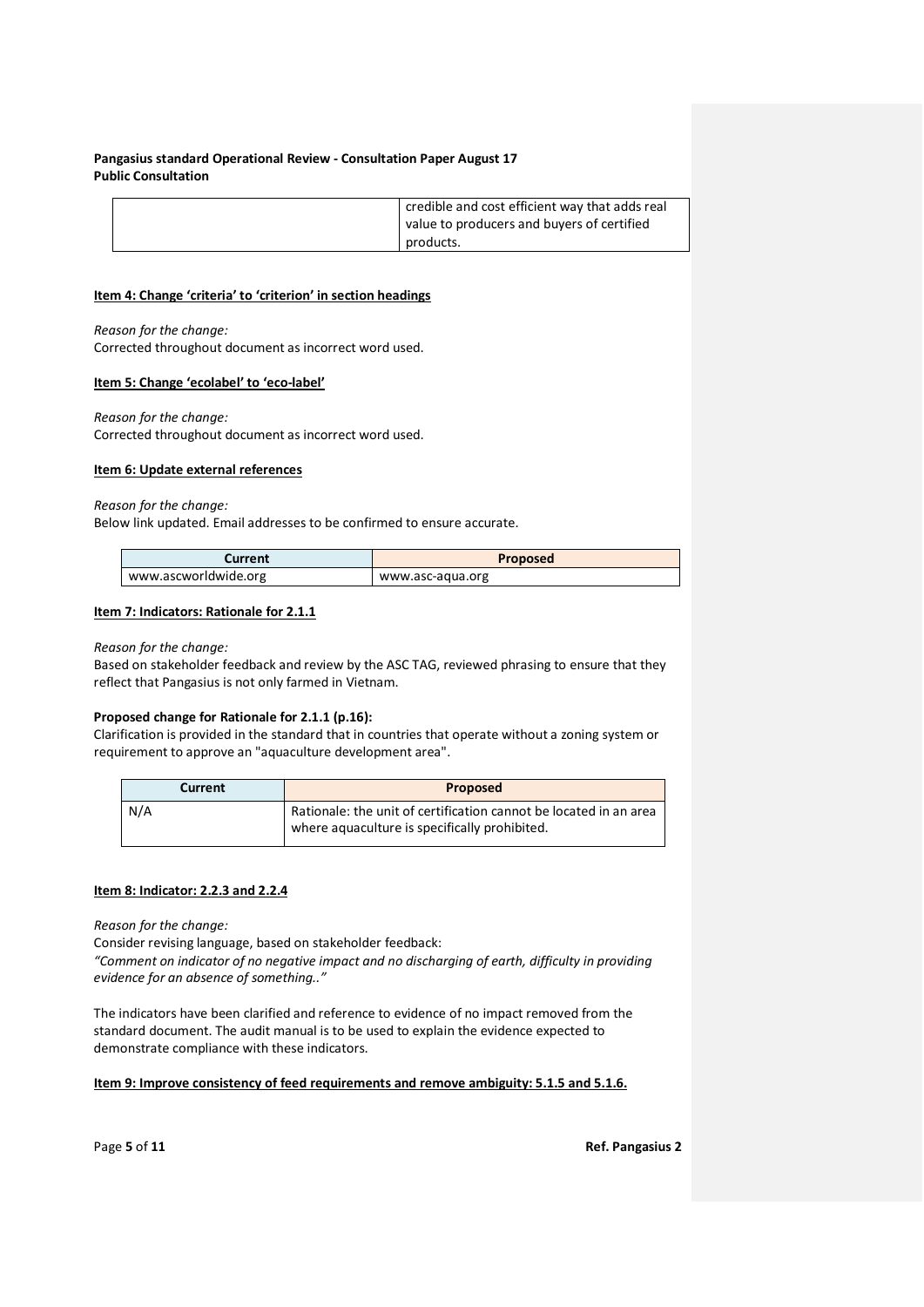### *Reason for the change:*

The Feed Interim Solution was published in December 2016 for ASC Marine Feed Ingredients, which replaces indicators 5.1.5 and 5.1.6 of this standard. This solution applies to all (8) ASC's standards, which have indicators for marine raw materials, including these proposed changes to the ASC Pangasius Standard. This interim solution will apply until the ASC Feed Standard will be available or until further official and public notice by ASC.

| <b>Current</b>                                                                         |                                                           | <b>Proposed</b>                                                                        |               |
|----------------------------------------------------------------------------------------|-----------------------------------------------------------|----------------------------------------------------------------------------------------|---------------|
| Indicator                                                                              | Requirement                                               | Indicator                                                                              | Requirement   |
| ISEAL-certified<br>5.1.5<br>fishmeal and fish oil<br>products must be<br>used in feed. | Within 3 years of<br>becoming<br>available in a<br>region | ISEAL-certified<br>5.1.5<br>fishmeal and fish oil<br>products must be used in<br>feed. | Not Required. |

| <b>Current</b>        |                     | <b>Proposed</b>          |              |
|-----------------------|---------------------|--------------------------|--------------|
| Indicator             | Requirement         | Indicator                | Requirement  |
| <b>ISFAI</b><br>5.1.6 | Within 5 years      | ISEAL certified<br>5.1.6 | Not required |
| certified fishmeal    | from the            | fishmeal and fish oil    |              |
| and fish oil          | publication date of | products must be used in |              |
| products must be      | the ASC Pangasius   | feed.                    |              |
| used in feed.         | Standard            |                          |              |

### **Item 10: Remove ambiguity around prohibition to site or expand farms in natural wetland or areas of ecological importance: 2.2.1 and Rationale.**

### *Reason for the change:*

There was a need to ensure a static benchmark for farm expansion rather than a rolling date. This is consistent with the Ramsar guidance. Changes based on stakeholder feedback.

| Current                                                                                                                                                     |             | Proposed                                                                                                            |                |
|-------------------------------------------------------------------------------------------------------------------------------------------------------------|-------------|---------------------------------------------------------------------------------------------------------------------|----------------|
| Indicator                                                                                                                                                   | Requirement | Indicator                                                                                                           | Requirement    |
| 2.2.1 For ponds,<br>evidence that only<br>land that has been<br>allocated to<br>agriculture or<br>aquaculture for 10<br>years prior is used for<br>new pond | Yes         | 2.2.1 For ponds, evidence<br>farm has not been sited<br>or expanded in natural<br>wetland (as defined by<br>Ramsar) | After May 1999 |
| development or for<br>farm expansion                                                                                                                        |             |                                                                                                                     |                |

## **Proposed change for Rationale for Criterion 2.2 (page 17 of the standard):**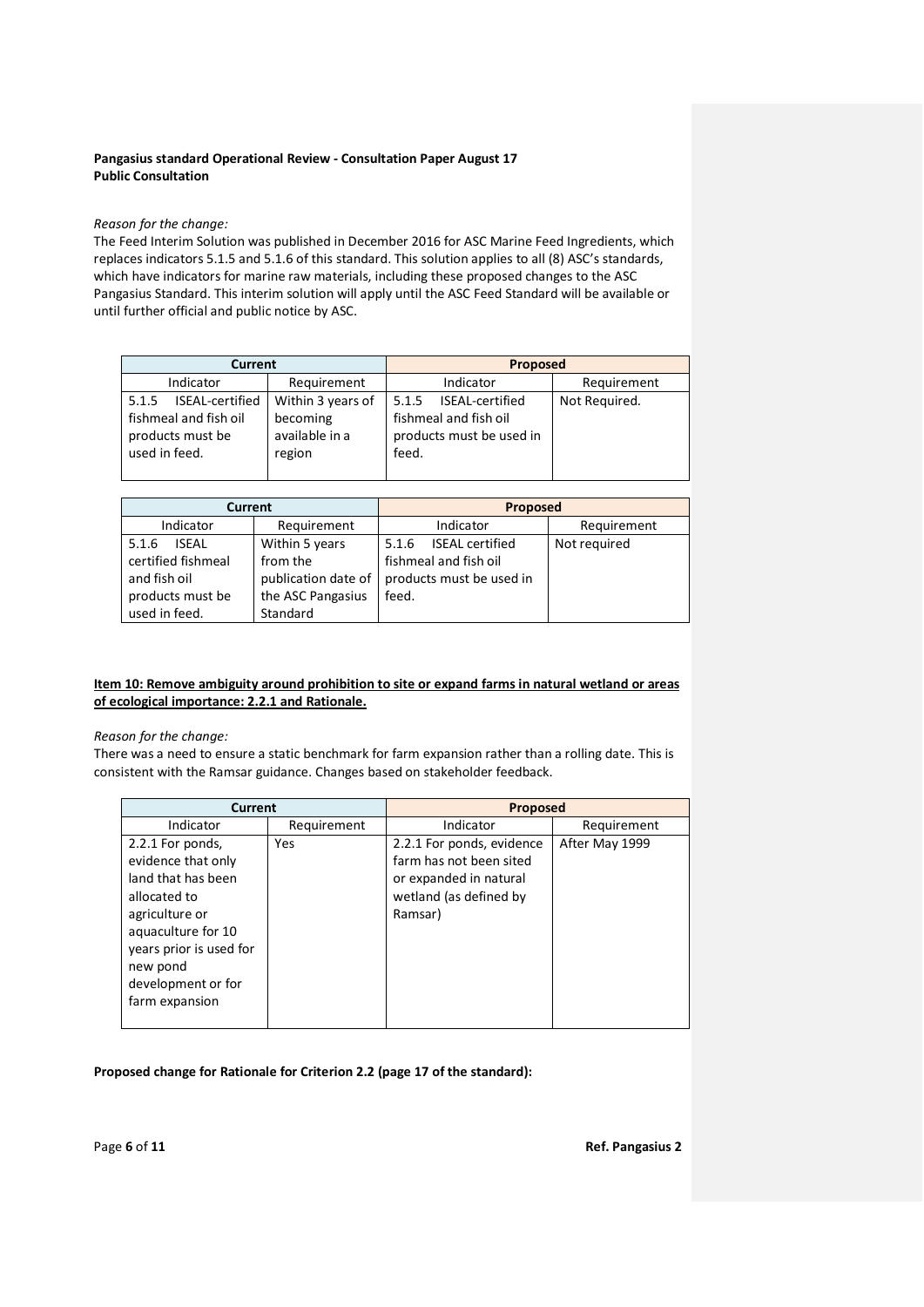There was also a stakeholder comment around the status of the restoration fund. Although there has been no change in the status since the standard has been set, the fund is still relevant for damage to sensitive habitats. There will be harmonisation of these requirements and the impact assessment as part of the alignment project. Until that time the requirement will remain in the standard and the following text is proposed to be added to clarify this in the standard.

| Current | Proposed                                                                                                                                                                                                                                                                                                                                                                                                             |
|---------|----------------------------------------------------------------------------------------------------------------------------------------------------------------------------------------------------------------------------------------------------------------------------------------------------------------------------------------------------------------------------------------------------------------------|
| N/A     | Rationale: Where damage of sensitive habitats has been<br>caused by the farm (as defined in the impact<br>assessment) previously and where restoration is possible<br>and effective; restoration efforts will or have resulted in<br>a meaningful amount of restored habitat; either through<br>direct on farm restoration or by an off farm offsetting<br>approach. Grandfathering of historical losses is allowed. |

## **Item 11: Change in species scope definition: clarify that the ASC Pangasius Standard is applicable to the family Pangasiidae**

*Reason for the change:*

The change was triggered by feedback from audit reports which asked for clarification of the scope. The proposals simplify and clarify the application of the standard.

| Current                                 | <b>Proposed</b>                                  |
|-----------------------------------------|--------------------------------------------------|
| The ASC Pangasius Standard applies to   | The ASC Pangasius Standard is applicable to      |
| the production of two pangasius         | species belonging to the family Pangasiidae, and |
| species: Pangasianodon                  | can be applied to all locations and scales of    |
| hypophthalmus and Pangasius             | pangasius aquaculture production systems.        |
| bocourti.                               |                                                  |
| The ASC Pangasius Standard applies      |                                                  |
| globally to all locations and any scale |                                                  |
| of pangasius aquaculture production     |                                                  |
| system.                                 |                                                  |
|                                         |                                                  |

## **Item 12: Clarify energy requirements in Indicator: 3.6.1**

### *Reason for the change:*

The ASC would like to remove the current ambiguity on energy consumptive data collection. It is proposed that it is updated to require that all energy consumption on the farm (including electric power and fuels) must be considered. This would mean that the indicator becomes "evidence of an energy use assessment of on-farm energy consumption, measured in kilojoule/mt fish/year"

| <b>Current</b>                          | <b>Proposed</b>                             |
|-----------------------------------------|---------------------------------------------|
| Information available on the following  | Evidence of an energy use assessment of on- |
| variables                               | farm energy consumption, measured in        |
| (per year per farm in the certification | kilojoule/mt fish/year.                     |
| unit): - Fuel Used                      | Requirement: Yes.                           |
| - Quantity of electricity - Amount of   |                                             |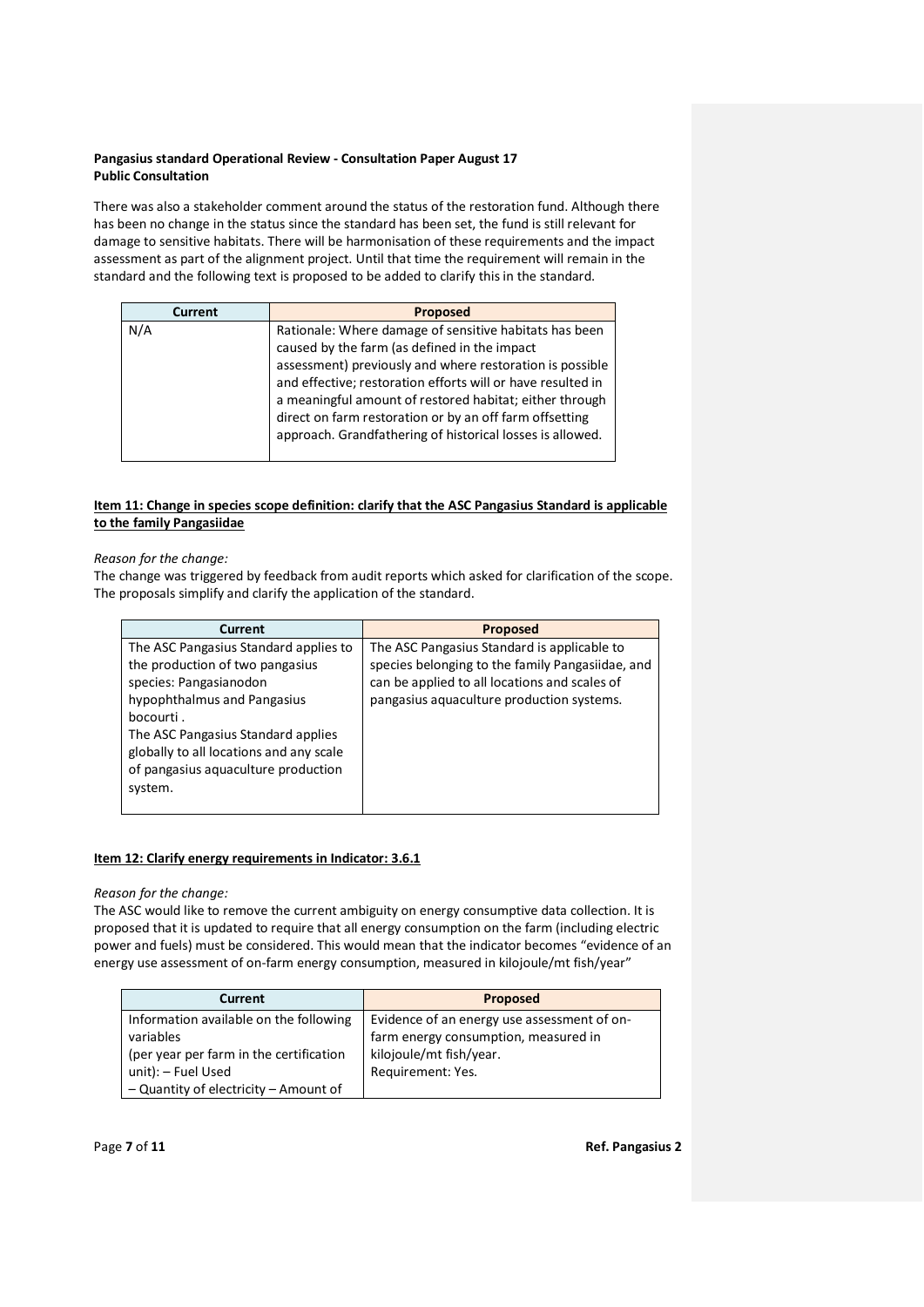| dead fish for each disposal method |  |
|------------------------------------|--|
| adopted                            |  |

In addition, the ASC would like to initiate consultation on a limit being set around energy consumption. This would involve assessing energy consumption data collected from audited farms to determine if there is sufficient data to set energy use performance requirements.

It is hoped that energy use limits can be set in the aligned standard. The research carried out will contribute towards setting an appropriate limit.

### **Item 13: Clarify Total Nitrogen (TN) testing methodologies: Annex D for 3.1.3 and 3.1.4**

### *Reason for the change:*

Regarding indicators 3.1.3 & 3.1.4, it was brought to the ASC's attention that the current requirements for TN test method (Kjeldalh and Indo-phenol blue) and TP (Kjeldalh and Ascorbic Acid) are not appropriate in Vietnam. This is because the main ISO 17025 certified laboratories in Vietnam do not apply these methods. The methods used are ISO 6638 TN: 2000 and TP analysis method by: 8190 method of its machines HACH DR5000 (this is accredited by the US Environmental Departments /and TCVN 6202: 2008).

It is therefore proposed that that ASC standard allows for equivalent analysis methods in Annex D.

| Current                        | Proposed                                 |
|--------------------------------|------------------------------------------|
| TN shall be measured using the | TN shall be measured using the following |
| following method               | method or equivalent                     |

## **Item 14: Additional indicator to require GMO feed ingredients disclosure: 5.1.8**

### *Reason for the change:*

To improve transparency and consistency with other ASC standards it is proposed that producers should disclose when GMO raw material is used in feed. Pangasius producers would then be required to obtain disclosure of the feed supplier and for the farm to disclose to the direct purchaser if more than 1 percent transgenic plant material is being used in feed.

| <b>Current</b> | <b>Proposed</b>                                                                                                                                                                                                                                                            |
|----------------|----------------------------------------------------------------------------------------------------------------------------------------------------------------------------------------------------------------------------------------------------------------------------|
| N/A            | 5.1.8 Evidence of disclosure to the buyer of the pangasius of<br>inclusion of transgenic plant raw material, or raw materials<br>derived from transgenic plants, in the feed.<br>Requirement: Yes, for each individual raw material containing<br>> 1% transgenic content. |

## **Item 15: Additional indicator to clarify ASC standards around social impact assessment: 7.13.3**

*Reason for the change:*

**Comment [U4]:** What should the energy consumption limit be for pangasius?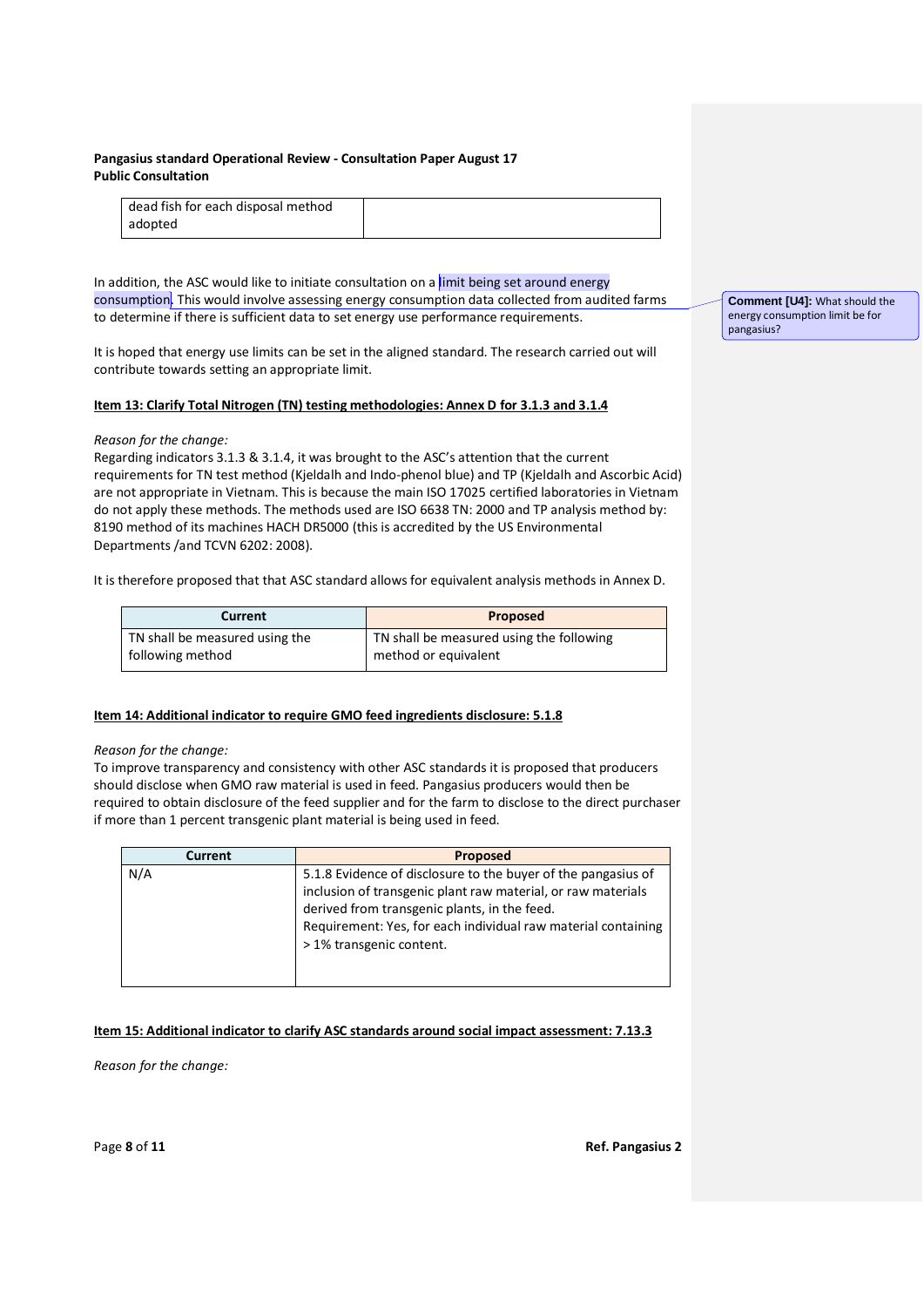Regarding Principle 7 and the social impact assessment, it is the intent of the ASC standard to ensure that community impacts are avoided or mitigated by the farm. To clarify this and to ensure consistency with other ASC standards it is proposed that clarity is added that the farm must mitigate impacts identified and as a minimum is not permitted to limit the right of access to natural resources such as freshwater, land or other natural resources that communities rely on for their livelihood).

| <b>Current</b> | <b>Proposed</b>                                          |
|----------------|----------------------------------------------------------|
| N/A            | 7.13.3 The impact assessment is being implemented by the |
|                | farm.                                                    |
|                | Requirement - Yes.                                       |

## **Proposed change for Rationale for 7.13 (p.53):**

| <b>Current</b> | <b>Proposed</b>                                                                                                                                                                                                                                                                                 |
|----------------|-------------------------------------------------------------------------------------------------------------------------------------------------------------------------------------------------------------------------------------------------------------------------------------------------|
| N/A            | Rationale: The impact assessment must as a minimum include<br>community access to resources such as freshwater, land and<br>other natural resources relied on by the community. The farm<br>is not permitted to restrict community access to these<br>resources without their express approval. |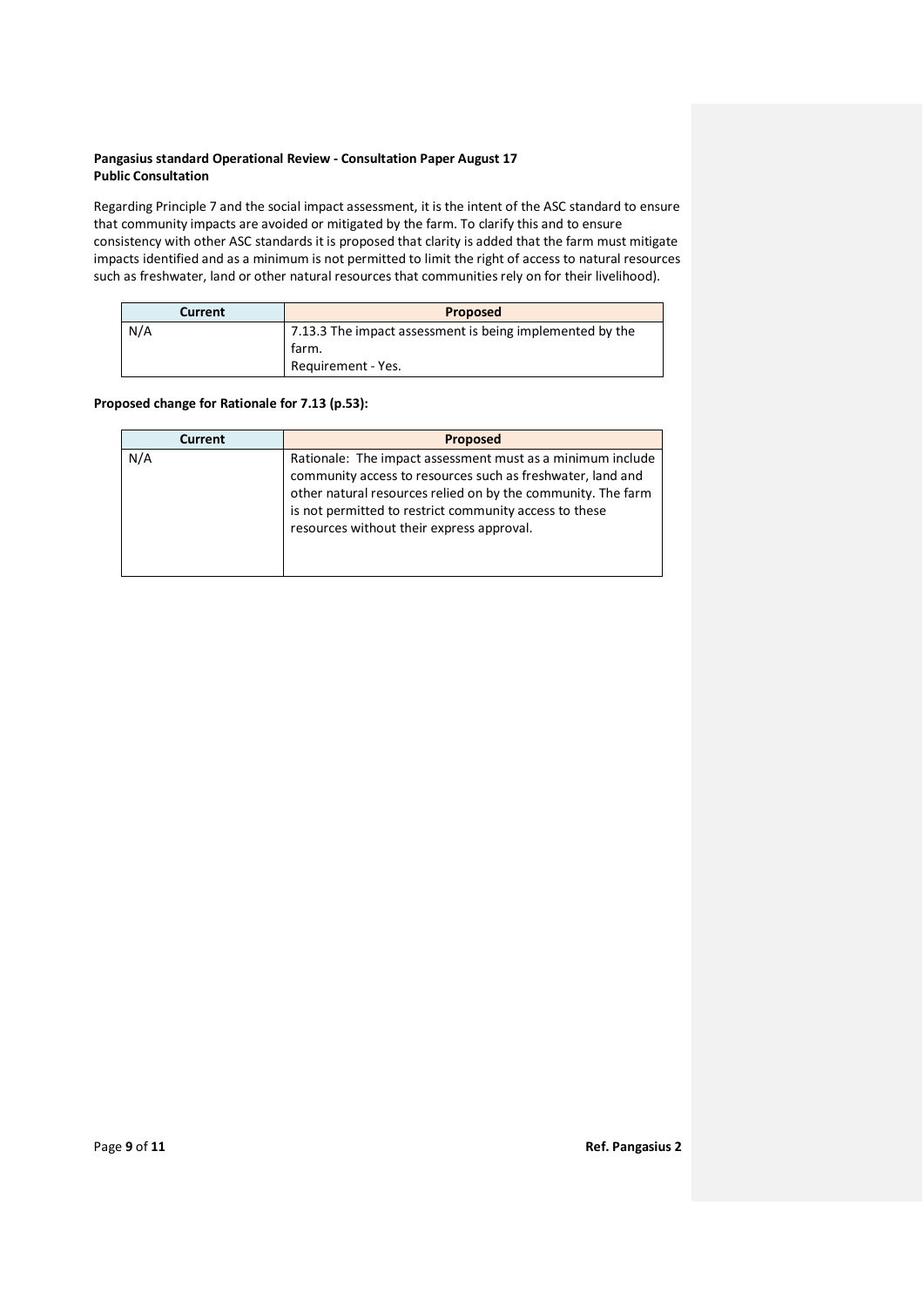## **Section 2: Ongoing consultations on the Pangasius operational review**

#### **Item 16: Diurnal oxygen demand metrics: 3.2.1**

Based on stakeholder feedback, there was proposal to review standards around diurnal oxygen demand. Reassess to ensure that sufficient evidence exists to support that the indicator and performance metric are effective means of achieving the desired objective of limiting eutrophication.

#### **ASC Comment:** More research is needed to collect the data necessary to determine the impact.

#### **Item 17: Pangasius escapes: 4.1.3**

A comment was received on indicator 4.1.3 suggesting basing this evidence on whether the same or similar species have become ecologically established in similar ecosystems elsewhere. The stakeholder commented additionally that it is well understood that this is imperfect, and is a riskbased (potentially difficult to audit) option!

The proposal was to review the requirement around necessary evidence for species establishment in the river basin. This is based on a stakeholder comment that it is difficult, if not impossible, to provide conclusive evidence that a species cannot become established.

ASC comment: This needs more research to base the requirement on most recent scientific information and to reword this requirement accordingly so that it can be credibly assessed.

A further comment was received on criterion 4.5 asking to consider adding a limit on the number of escapes to help reduce the risk of catastrophic escapes and to provide consistency with other standards.

Another stakeholder commented that it must be noted that there is a degree of inaccuracy associated with counting of escapees. With error margins too big, large numbers of escapees can go unaccounted for.

**ASC comment:** There are limits to escapes in some ASC standards such as Salmon. This issue could be addressed during harmonisation but research is needed to understand at what level the limit should be set and if it is possible to have accurate data for escape numbers.

#### **Item 18. Align social requirements between ASC standards**

A comment was raised by one stakeholder around the social labour requirements of Principle 7. The proposal was to improve consistency (with salmon and trout standard) on social welfare standards. Social requirements do not ask for evidence and documentation of compliance. No training procedures available, only awareness. For example, 'Evidence of a policy to ensure social compliance of its suppliers and contractors [100%]' and 'Percentage of workers trained in health and safety practices, procedures and policies on a yearly basis [100%]'.

**ASC comment:** ASC agrees that requirements should focus on outputs and it is the intention to coordinate this point among all ASC standards during the alignment project.

**Item 19: Hatchery Practices**

**Comment [U5]:** What should the diurnal oxygen demand metrics be revised to?

**Comment [U6]:** Does new evidence exist of species establishment?

Page **10** of **11 Ref. Pangasius 2**